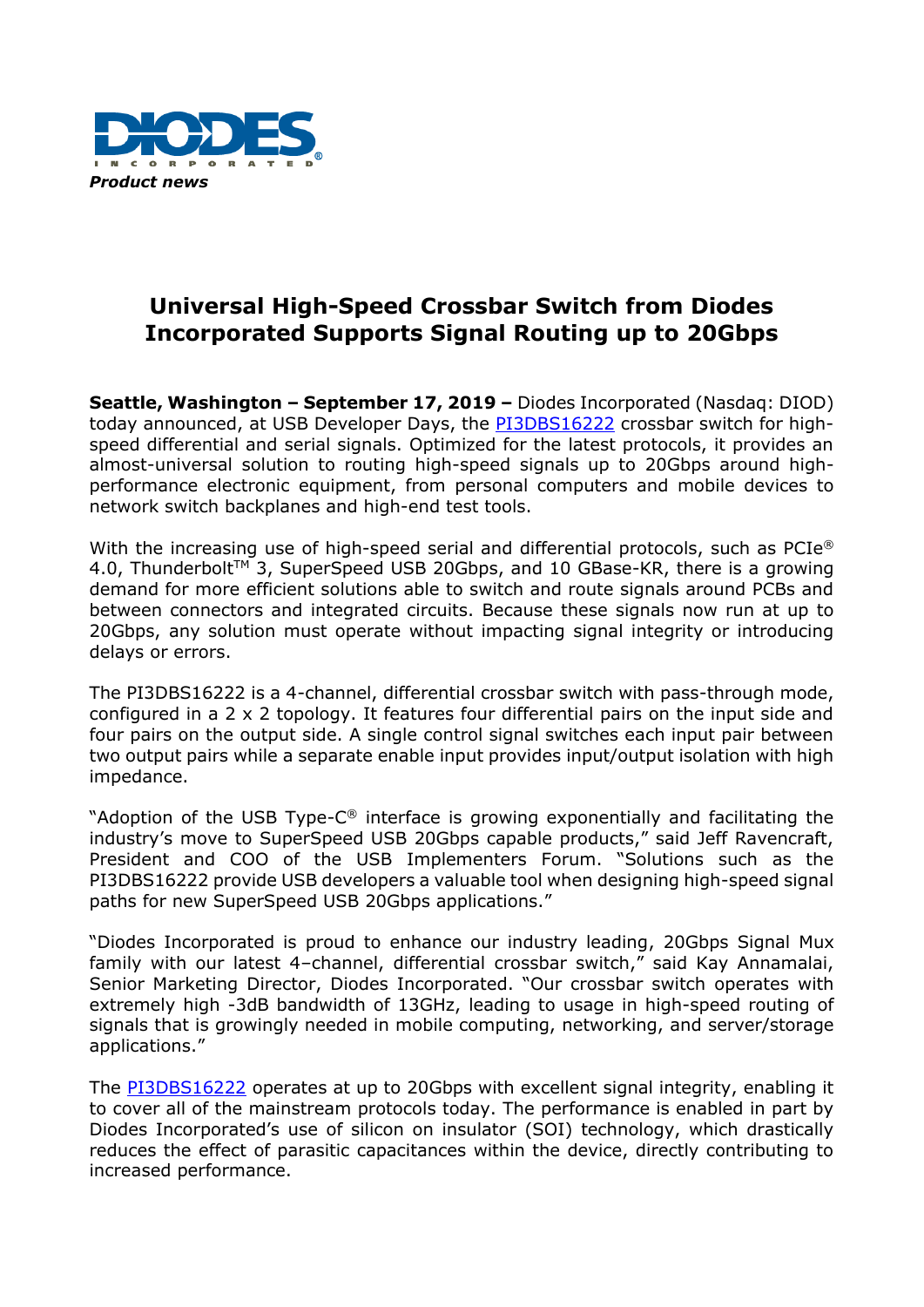The device is offered in the TQFN package measuring 2.5mm x 4.5mm and the X1QFN package measuring 2mm x 4mm. Its small size makes the PI3DBS16222 suitable for use in space-constrained mobile applications.

Diodes Incorporated will be exhibiting at USB Developer Days at the Grand Hyatt, Seattle on September 17-18, 2019.

Further information is available at [www.diodes.com.](http://www.diodes.com/)

*USB Type-C ® and USB-C ® are registered trademarks of USB Implementers Forum. PCI-SIG, PCI Express, and PCIe are trademarks or registered trademarks of PCI-SIG.*

*Thunderbolt and the Thunderbolt logo are trademarks of Intel Corporation or its subsidiaries in the U.S. and/or other countries.*